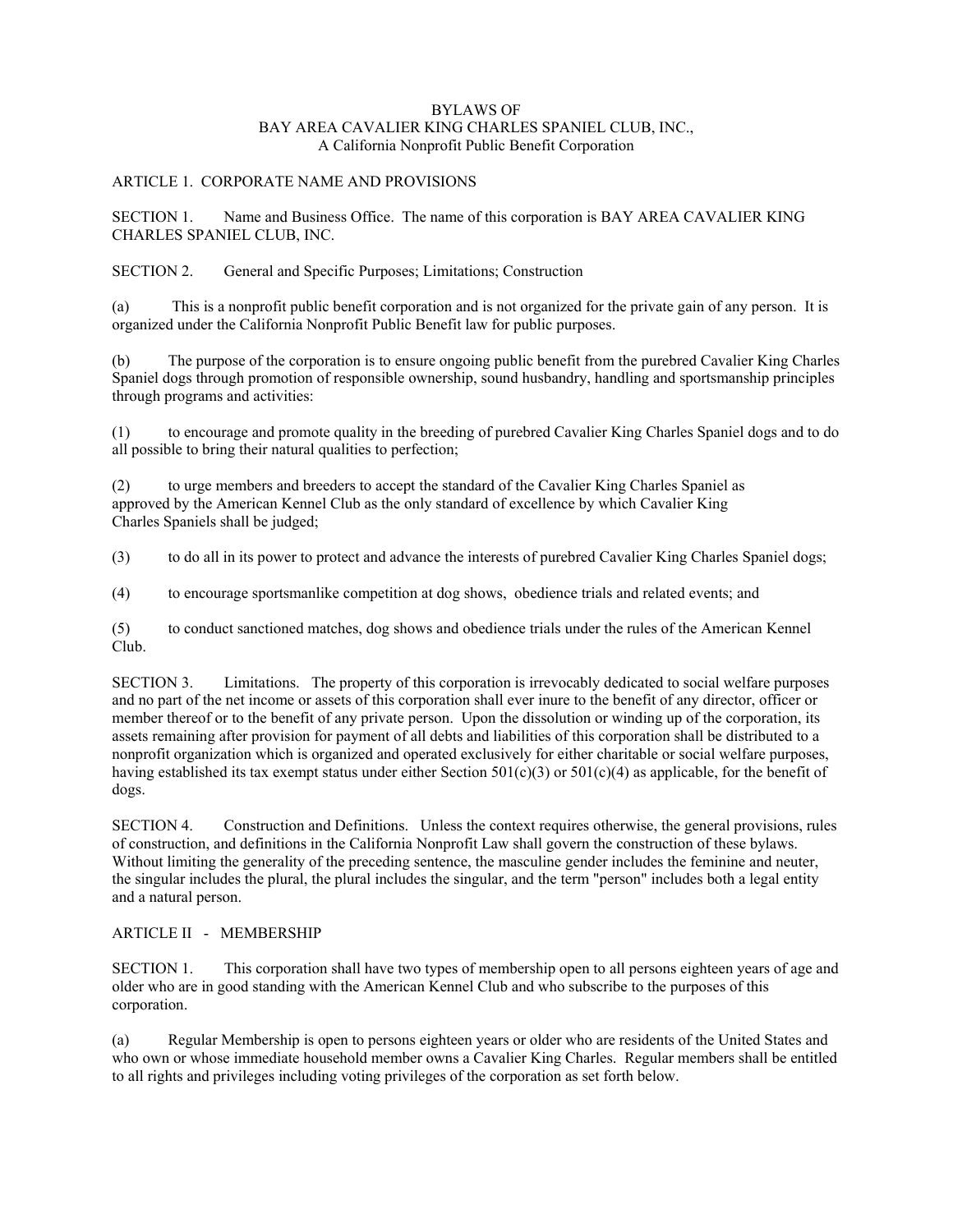(b) Associate Membership is open to all persons who are interested in Cavalier King Charles Spaniels but who do not satisfy the requirements for Regular Membership. Associate Members shall be entitled to all privileges of the corporation except that they shall not be permitted to vote, hold office, or be counted in a quorum.

Membership shall not be restricted by geographical area of residence. However, the corporation's primary purpose is to be representative of the Cavalier King Charles Spaniel breeders, owners and exhibitors residing in the Greater San Francisco Bay Area of California.

Regular Voting Members shall have the right to vote, as set forth in these bylaws, on the election of directors, on the disposition of all or substantially all of the corporation's assets, on any merger and its principal terms and any amendment of those terms, and on any election to dissolve the corporation. In addition, those members shall have all rights afforded members under the California Nonprofit Public Benefit Corporation Law

This corporation may refer to persons of the Associate class as "members," even though those persons are not voting members as set forth in Article 2, Section 1(a) above of these bylaws, but no such reference shall constitute anyone as a member within the meaning of California Corporations Code Section 5056 unless that person or entity shall have qualified for a voting membership under Article, Section 1(A) of these bylaws. References in these bylaws to "members" shall mean members as defined in Corporations Code Section 5056; i.e., the members of the class set forth in Article II, Section 1(A) of these bylaws.

Those members who have paid the required dues in accordance with these bylaws, who are not suspended and are in good standing with The American Kennel Club shall be members in good standing. No membership or right arising from membership shall be transferred. All membership rights cease on the member's death or dissolution.

SECTION 2. Dues

(a) Each member must pay, within the time and on the conditions set by the board, the dues. Actual membership dues shall be established by recommendation of the Board, with subsequent approval by a vote of the membership.

(b) During the month of November, the Treasurer shall send a dues notice to each member for the ensuing fiscal year. Dues shall be payable on or before January 1.

(c) Applications for membership accepted during the months of November and December shall be considered paid for those months as well as for the ensuing year.

SECTION 3. Election to Membership

(a) Each applicant for membership shall apply on a form, approved by the board, which shall provide that the applicant agrees to abide by the Articles and Bylaws of the corporation as well as the rules of The American Kennel Club and to actively serve the corporation in such capacity as may be required and within the applicant's capabilities. The application shall state the name and address of the applicant, and it shall carry the endorsement of two corporation regular members in good standing and shall indicate two (2) BACKCSC general meetings the applicant has attended within the past 12 months. The prospective member shall submit dues payment for the current year along with the application.

(b) All applications are to be filed with the Membership Chairperson. The Membership Chairperson shall present completed applications to the Board for reading and action at the first board meeting following receipt. The Corresponding Secretary shall record upon the application the Board's recommendation. The application is to be submitted for action at the following membership meeting. Election shall require affirmative votes of two-thirds (2/3) of the members present, and the vote shall be by secret ballot.

(c) Applicants rejected by the corporation may not re-apply within six months after such rejection.

SECTION 4. Termination of Membership; Membership may be terminated: Termination and Suspension of Membership: A membership shall terminate on occurrence of any of the following events: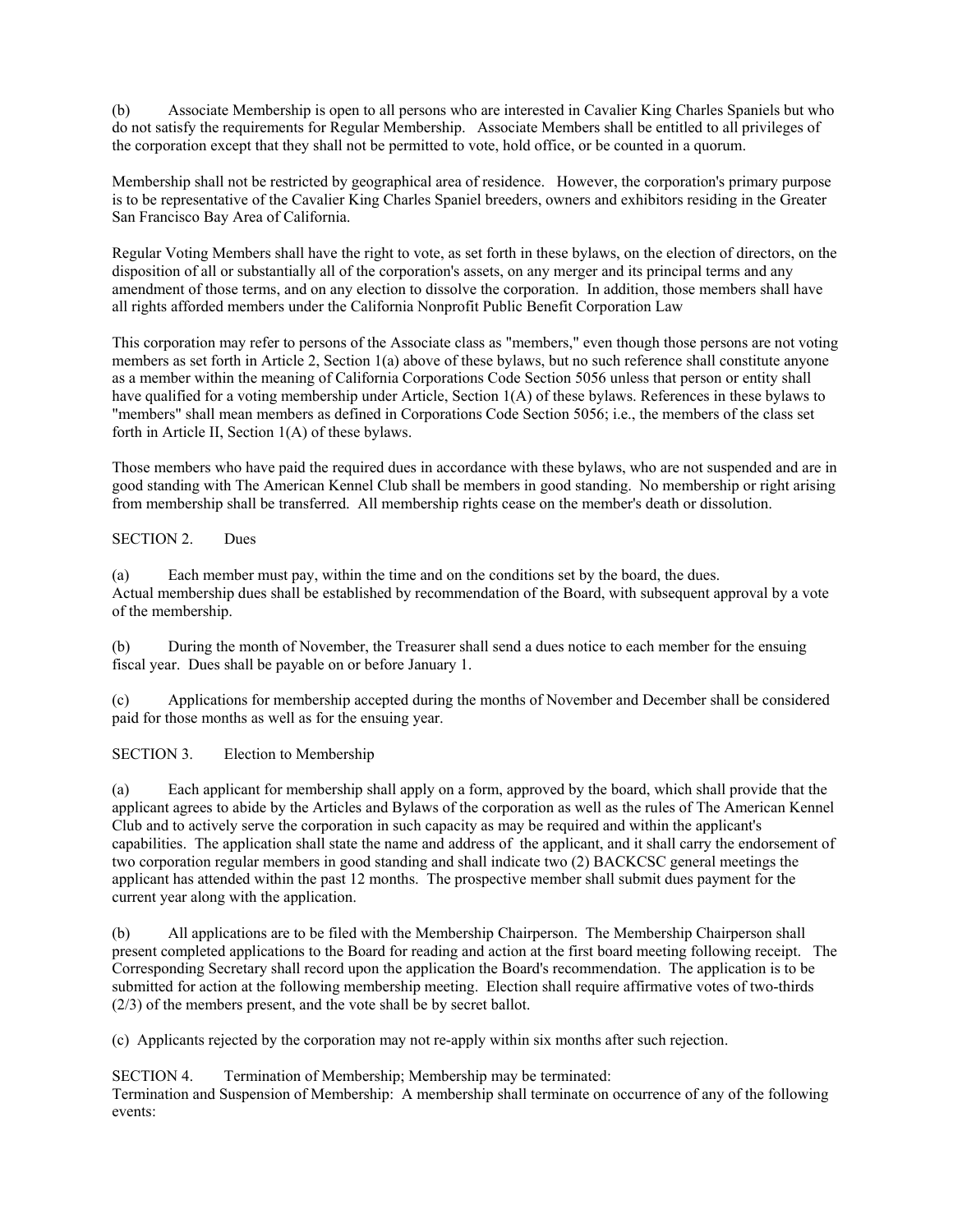(a) Resignation: Any member may resign from the club upon written notice to the Corresponding Secretary. This section shall not relieve the resigning member from any obligation for charges incurred, services or benefits actually rendered, arising from contract or otherwise, or dues, and this section shall not diminish any right of the corporation to enforce any such obligation or obtain damages for its breach. At the time of resignation, all corporation properties must be returned.

(b) Lapsing: A membership will be considered as lapsed and automatically terminated if such member's dues remain unpaid thirty (30) days after the first day of the fiscal year; however, the Board may grant an additional thirty (30) days of grace to such delinquent members in meritorious cases. In no case may a person whose dues are unpaid be entitled to vote at any club meeting whose dues are unpaid as of the date of the meeting.

(c) Expulsion: A member may be expelled under Article VII, Section 4 of these bylaws, based on the good faith determination by the board that the member has failed in a material and serious degree to observe the corporation's rules of conduct prejudicial to the purposes and interests of the corporation.

A person whose membership is suspended shall not be a member during the period of suspension..

## ARTICLE III - MEETINGS AND VOTING

SECTION 1. Membership Meetings.

(a) Place of Meeting: All meetings of the members shall be held at any place within the greater San Francisco Bar Area of California.

(b) General Meetings: General meetings of the club shall be held at least eight (8) times per year.

(c) Annual Meeting: The Annual meeting is a general meeting which shall be held yearly in November. The officers and those Director positions expiring in that year shall be elected for the ensuing year at this meeting as otherwise provided in these bylaws.

(d) Notice Requirements for Members' Meetings

(1) General Notice Requirements: Whenever members are required or permitted to take any action at a meeting, a written notice of the meeting shall be given, in accordance with Sections concerning notices in these Bylaws, to each member entitled to vote at that meeting. The notice shall specify the place, date and hour of the meeting and, (1) for a special meeting, the general nature of the business to be transacted, and no other business may be transacted, or (2) for general meetings, those matters that the board, at the time notice is given, intends to present for action by the members, but except as provided in Subsection (e) below of these bylaws, any proper matter may be presented at the meeting. The notice of any meeting at which directors are to be elected shall include the names of all persons who are nominees when notice is given.

(2) Notice of Certain Agenda Items: Approval by the members of any of the following proposals, other than by unanimous approval by those entitled to vote, is valid only if the notice or written waiver of notice states the general nature of the proposal or proposals: removing a director without cause; filling vacancies on the board; amending the articles of incorporation; or electing to wind up and dissolve the corporation.

(3) For purposes of notice. If no address appears on the corporation's books and no address have been so given, notice shall be deemed to have been given if either (1) notice is sent to that member by first-class mail to the corporation's principal office of (2) notice is published at least once in a newspaper of general circulation in the county in which the principal office is located.

Affidavit of Mailing Notice: An affidavit of the mailing of any notice of any members' meeting, or of the giving of such notice by other means, may be executed by the secretaries of the corporation, and if so executed, shall be filed and maintained in the corporation's minute book.

(e) Quorum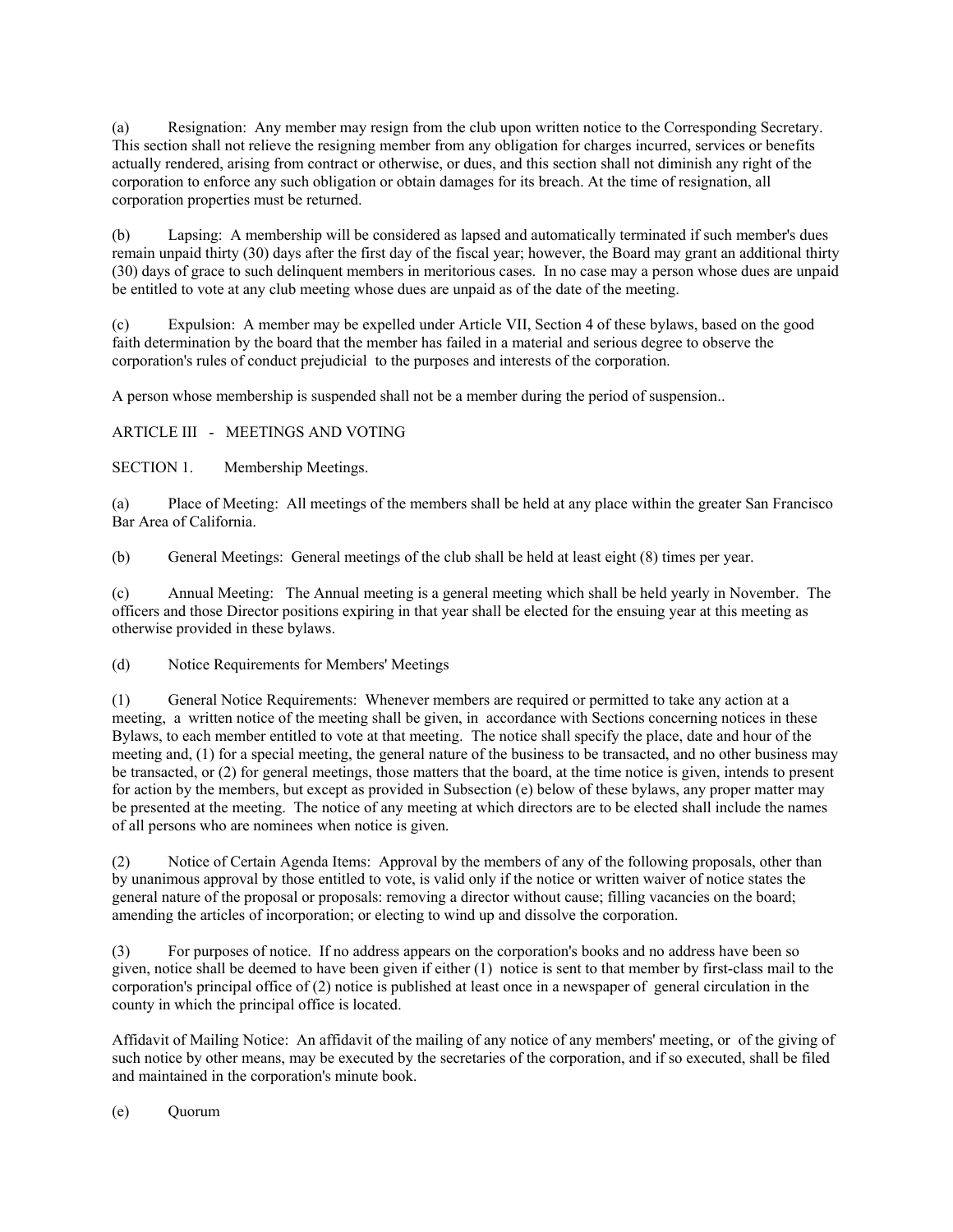(1) General Meetings: The quorum for general meetings shall be twenty percent (20%) of the current voting members present, provided, however, that if those present in person constitute less than one third of the voting power, the only matter that may be voted on are those of which notice of their general nature was given under the first and second sentences of Subsection  $1(d)(1)$  above of these bylaws.

(2) Special Meetings: The quorum for special meetings shall be twenty percent (20%) of the members in good standing.

(3) Loss of Quorum: Subject to Subsection (e)(1) above of these bylaws, the members present at a duly called or held meeting at which a quorum is present may continue to transact business until adjournment, even if enough members have withdrawn to leave less than a quorum, if any action taken (other than adjournment) is approved by at least a majority of the members required to constitute a quorum, provided however if the meeting chair notices the absence of a quorum, it is his duty to declare the fact, at least before taking any vote or stating the question on any new motion which he can no longer do except in connection with the permissible proceedings related to the absence of a quorum, as explained herein. Any member notice the apparent absence of a quorum can make a point of order to that effect at any time so long as he does not interrupt a person who is speaking.

(f) Adjournment and Notice of Adjourned Meetings: Any members' meeting, whether or not a quorum is present, may be adjourned from time to time by the vote of the majority of the members represented at the meeting. No meeting may be adjourned for more than 45 days. When a members' meeting is adjourned to another time or place, notice need not be given of the adjourned meeting if the time and place to which the meeting is adjourned are announced at the meeting at which adjournment is taken. If after adjournment a new record date is fixed for notice or voting, a notice of the adjourned meeting shall be given to each member who, on the record date for notice of the meeting, is entitled to vote at the meeting. At the adjourned meeting, the corporation may transact any business that might have been transacted at the original meeting.

(g) Waiver of Notice or Consent by Absent Members

(1) Written Waiver or Consent: The transactions of any meeting of members, however called or noticed and wherever held, shall be as valid as though taken at a meeting duly held after regular call and notice; if (1) a quorum is present, and (2) either before or after the meeting, each member entitled to vote signs a written waiver of notice, a consent to the holding of the meeting, or an approval of the minutes of the meeting. The waiver of notice, consent or approval need not specify either the business to be transacted or the purpose of any meeting of members except that if action is taken or proposed to be taken for approval of any of those matters specified in subsection (5)(b) the waiver of notice, consent or approval shall state the general nature of the proposal. All such waivers, consents or approvals shall be filed with the corporate records or made a part of the minutes of the meeting.

(2) Waiver by Attendance: A member's attendance at a meeting shall also constitute a waiver of notice of and presence at that meeting, unless the member objects at the beginning of the meeting to the transaction of any business because the meeting was not lawfully called or convened. Also, attendance at a meeting is not a waiver of any right to object to the consideration of matters required to be included in the notice of the meeting but not so included, if that objection is expressly made at the meeting.

(h) Action Without A Meeting. Action by Unanimous Written Consent: Any action required or permitted to be taken by the members may be taken without a meeting, if all members consent in writing to the action. The written consent or consents shall be filed with the minutes of the proceedings of the members. The action by written consent shall have the same force and effect as the unanimous vote of the members.

(i) Record Date Of Notice, Voting, Written Ballots And Other Actions

(1) Record Date Determined By Board: For purposes of determining the members entitled to notice of any meeting, entitled to vote at any meeting, entitled to vote by written ballot, or entitled to exercise any rights with respect to any lawful action, the board may, in advance, fix a record date. The record date so fixed

(i) for a notice of a meeting shall not be more than 90 nor less than 10 days before the date of the meeting;

(ii) for voting at a meeting shall not be more than 60 days before the date of the meeting; and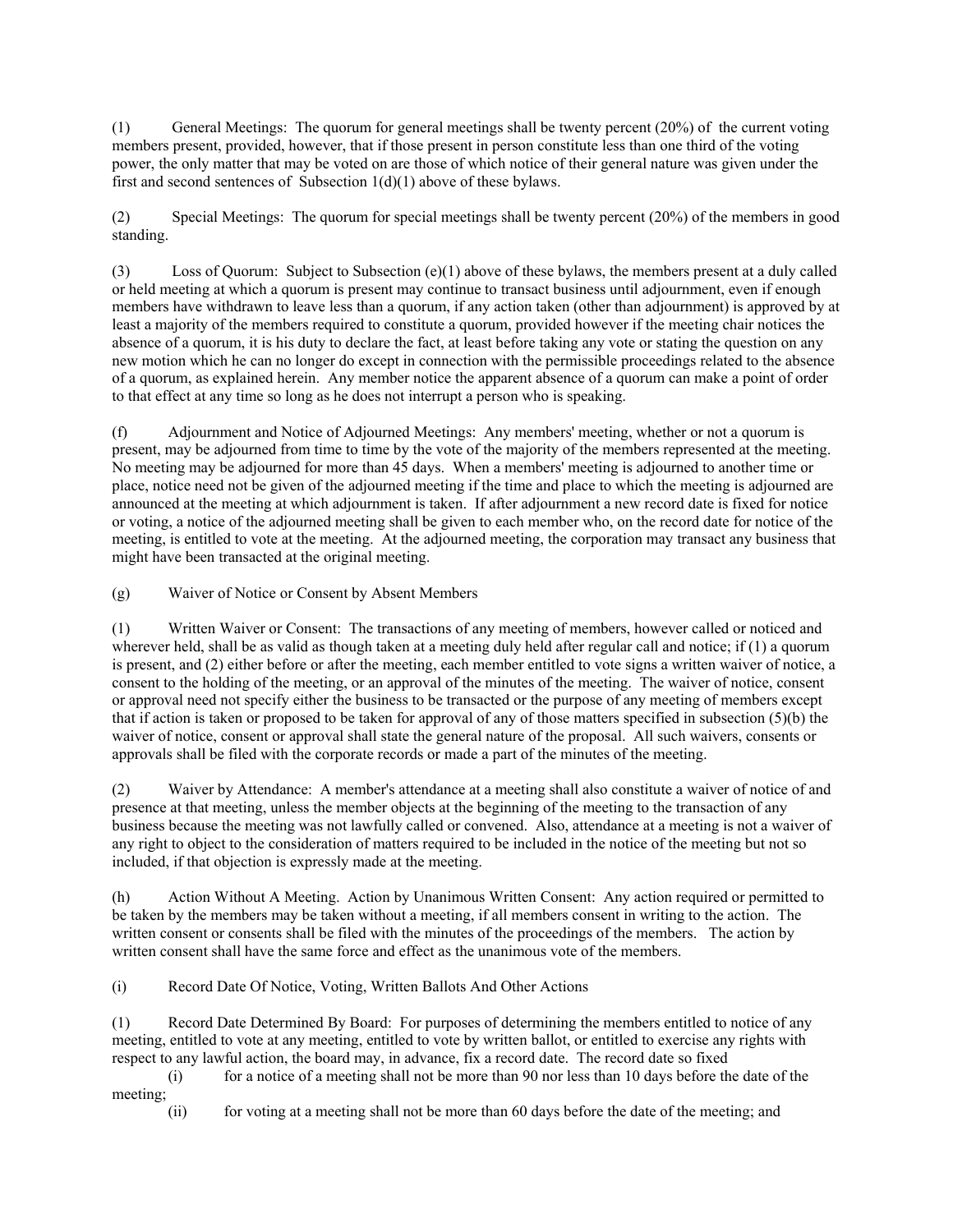(iii) for any other action shall not be more than 60 days before that action.

(2) Record Date Not Determined by Board:

Record Date for Notice or Voting: If not otherwise fixed by the board, the record date for determining members entitled (1) to receive notice of a meeting of members shall be the next business day preceding the day on which notice is given or, if notice is waived, the next business day preceding the day on which the meeting is held, and (2) to vote at the meeting shall be the day on which the meeting is held.

(ii) Record Date for Other Actions: If not otherwise fixed by the board, the record date for determining members entitled to exercise any rights with respect to any other lawful action shall be the date on which the board adopts the resolution relating to that action, or the 60th day before the date of that action, whichever is later.

(3) Members of Record: For purposes of Subsections (i)(1) and (i)(2) record date items of these bylaws, a person holding a membership at the close of business on the record date shall be a member of record.

SECTION 2. Special Membership Meetings. A special meeting of the members for any lawful purpose may be called at any time by the board or the president or a majority vote of the members of the Board who are present and voting at any regular or special meeting of the Board, and shall be called by the Corresponding Secretary upon receipt of a petition by five (5%) percent or more of the members in good standing.

(a) Calling Special Meetings: A special meeting called by any person (other than the board) entitled to call a meeting shall be called by written request, specifying the general nature of the business proposed to be transacted, and submitted to the President or Corresponding Secretary of the corporation. The officer receiving the request shall cause notice to be promptly given to the members entitled to vote, in accordance with Section (5)(a) below of these bylaws, stating that a meeting will be held at a specified time and date fixed by the board, provided, however, that the meeting date shall be at least 35 but no more than 90 days after the receipt of the request. If the notice is not given within 20 days after the request is received, the person or persons requesting the meeting may give the notice. Nothing in this section shall be construed as limiting, fixing, or affecting the time at which a meeting of members may be held when the meeting is called by the board.

(b) Proper Business of Special Meeting: No business, other than the business of the general nature set forth in the notice of the meeting, may be transacted at a special meeting.

## SECTION 3. MEETINGS OF DIRECTORS

Regular meetings of Directors: Board meetings shall be held within the designated meeting area from time to time by the Board by mutual agreement. The Board of Directors may establish the time and place of regular meetings by resolution. Written notice of such regular meeting shall be mailed at least five (5) days prior to the date of the meeting.

Telephone Conference: Any meeting, regular or special, may be held by conference telephone or similar communication equipment, so long as all Directors participating in the meeting can hear one another, and all such Directors shall be deemed to be present in person at such meeting.

(a) Presiding Officers: Meetings of Directors shall be presided over by the President of the Corporation or, in his/her absence, by the Vice-President, if any, or in the absence of both, by a chairperson chosen by a majority of the Directors present. The Recording Secretary of the Corporation or, in his/her absence, any Director appointed by the presiding officer shall act as Secretary of the meeting of the Board.

(b) Board Action: Every act or decision done or made by a majority of the Directors present at a meeting duly held at which quorum is present is the act of the Board, and hence of the Corporation, unless the Articles or these Bylaws require a greater number or otherwise provide.

(c) Waivers, Consents and Approvals: The transactions of any meeting of the Board, however called and noticed or wherever held, are as valid as though the meeting had been duly held after proper call and notice, provided a quorum, as hereinafter defined, is present and that either before or after the meeting each Director not present signs a waiver of notice, a consent to holding the meeting, or an approval of the minutes thereof. All such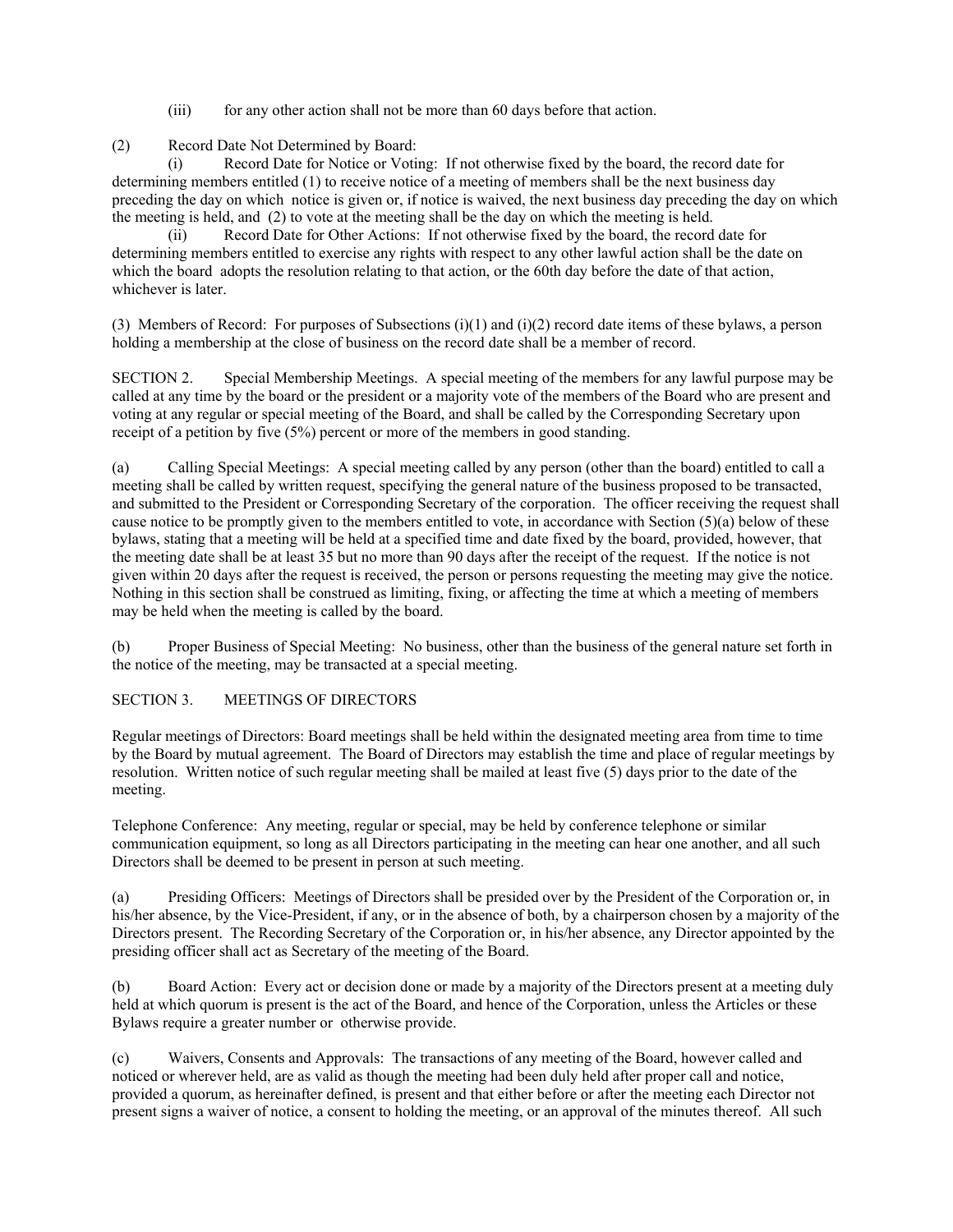waivers, consents or approvals shall be filed with the Corporation's records or made a part of the minutes of the meeting.

(d) Quorum: A majority of the Directors then in office shall constitute a quorum for the transaction of business. In the absence of a quorum, no business shall be transacted, and the only motion be to adjourn, provided however that a majority of the Directors present at such meeting may adjourn any meeting to another time and place or until the time fixed for the next regular meeting of the Board. If the meeting is adjourned for more than 24 hours, notice of any adjournment to another time or place shall be given prior to the time of the adjourned meeting to the Directors who were not present at the time of the adjournment.

SECTION 4. Special Board Meetings.

Special meetings of the Board: may be called at any time by the president and shall be called by the Corresponding Secretary upon receipt of a written request signed by at least three members of the Board. Written notice of such meeting shall be given at least five (5) days and not more than ten (10) days prior to the meeting. Special meetings of the Board shall be held within the designated meeting area at such place, date and hour as may be designated by the person authorized to call such meeting.

SECTION 5. Voting By Members

(a) Eligibility to Vote: Subject to the provisions of the California Nonprofit Public Benefit Corporation Law, members entitled to vote at any meeting shall be the members in good standing whose dues are paid for the current year. Each eligible member shall be entitled to one vote.

(b) Manner of Casting Votes: Voting may voice or by ballot, except that any election of directors must be by secret ballot.

(c) Voting: Each member entitled to vote shall be entitled to cast one vote on each matter submitted to a vote of the members.

(d) Approval by Majority Vote: If a quorum is present, the affirmative vote of a majority of the voting power represented at the meeting, entitled to vote and voting on any matter, shall be the act of the members, unless the vote of a greater number, or voting by classes, is required by the California Nonprofit Public Benefit Corporation Law or by the articles of incorporation.

(e) Proxies: There shall be no proxy voting.

ARTICLE IV - Directors and Officers

SECTION 1. Board of Directors: The Board shall be comprised of nine (9), comprised of the five (5) officers: President, Vice-President, Recording Secretary, Corresponding Secretary and Treasurer; and four (4) at-large directors, all of whom shall be regular members in good standing. All directors shall be elected in accordance with the provisions of Article V of these bylaws for nomination and election. At-large directors shall be elected for a two (2) year term and shall serve out their terms in accordance with these bylaws until their successors are installed.

Subject to the provisions and limitations of the California Nonprofit Public Benefit Corporation Law and any other applicable laws, and subject to any limitations of the articles of incorporation or bylaws regarding actions that require approval of the members, the corporation's activities and affairs shall be managed, and all corporate powers shall be exercised, by or under the direction of the board. Without prejudice to the general powers set forth in Section (above) of these bylaws, but subject to the same limitations, the directors shall have the power to each year appoint standing committees to advance the work of the corporation in such matters as dog shows, obedience trials, trophies, annual prizes, membership and other fields, which may well be served by committees. Such committees shall always be subject to the final authority of the Board. Special committees may also be appointed by the Board to aid it on particular projects.

Restriction on interested persons as directors: No more than 49 percent of the persons serving on the board may be "interested persons." An interested person is (a) any person compensated by the Corporation for services rendered to it within the previous 12 months, whether as a full-time or part-time employee, independent contractor, or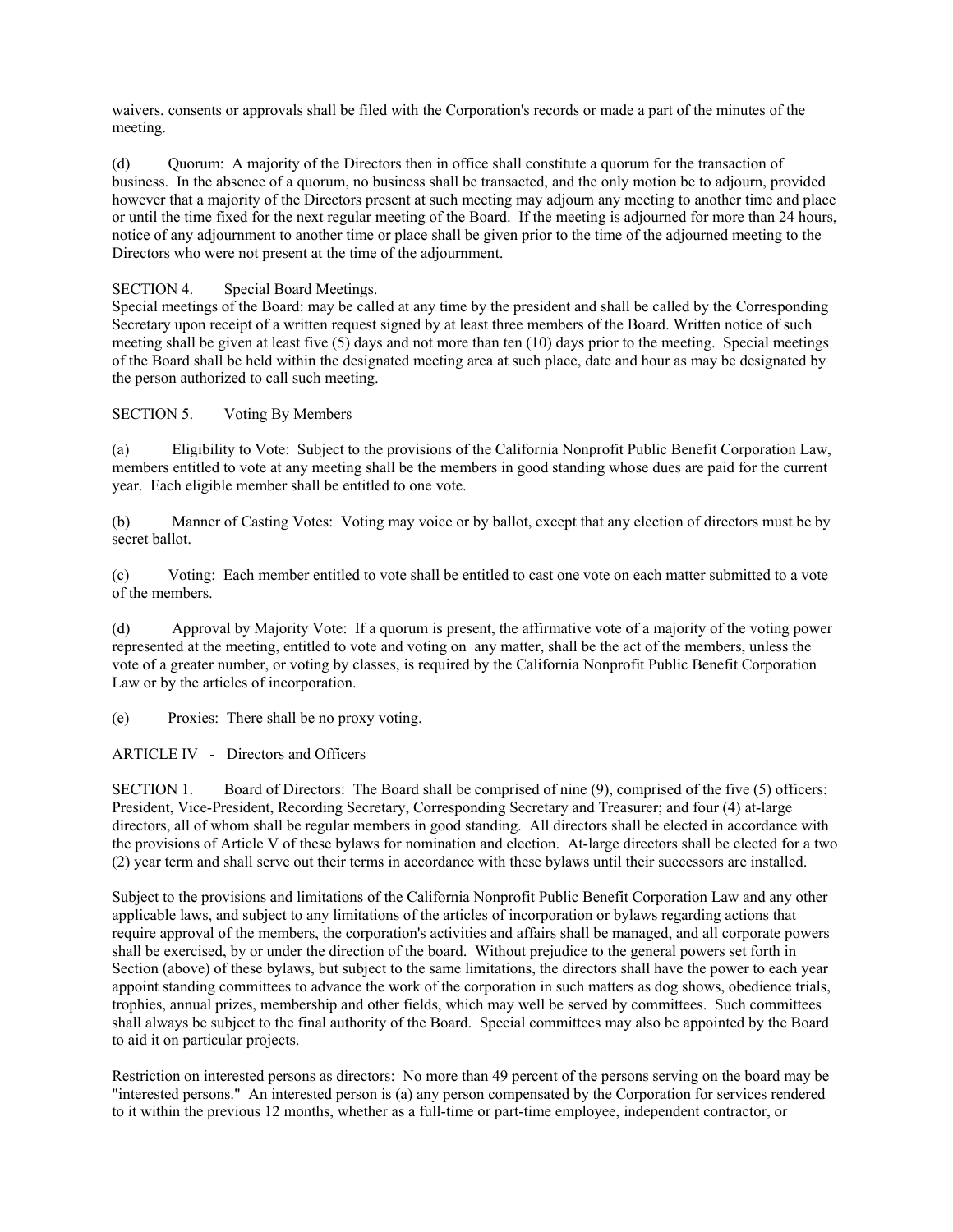otherwise, excluding any reasonable compensation paid to a director as director; and (b) any brother, sister, ancestor, descendant, spouse, brother-in-law, sister-in-law, son-in-law, daughter-in-law, mother-in-law, or father-in-law of such person. However, any violation of this paragraph shall not affect the validity or enforceability of transactions entered into by the corporation.

Directors may receive such compensation, if any, for their services as Directors or officers, limited to reimbursement of expenses, as may be determined by Board resolution to be just and reasonable as to the Corporation at the time the resolution is adopted.

SECTION 2. Officers. The officers of the Corporation shall be: a President, a Vice-President, a Recording Secretary, a Corresponding Secretary and a Treasurer who shall serve in their respective capacities both with regard to the corporation and its meetings and the board and its meetings. Any individual who is a member of the Board of Directors of this Corporation is qualified to be an officer hereof. Election of officers shall be by the procedures set forth in Article V of these bylaws.

(a) The President shall be the chief executive officer of the Corporation and shall in general, subject to the control of the Board of Directors, supervise and control the affairs of the Corporation. The President shall preside at all meetings and perform all duties incident of his/her office and such other duties as may be required by law, by the Articles of this Corporation, or by these Bylaws, or which may be assigned to him from time to time by the Board of Directors.

(b) The Vice President shall assume the duties of the President when necessitated by the absence, death or incapacity of the President.

(c) The Recording Secretary shall be the designated secretary of the corporation in accordance with Section 5213 of the California Corporations Code and shall perform the following specific duties:

(1) Keep at the principal office of the Corporation the original or a copy of its Bylaws as amended to otherwise altered to date, and keep the original or a copy of the Articles as amended to date;

(2) Keep at the principal office of the Corporation a book of minutes of all meetings of the Directors, recording therein the time and place of holding, whether regular or special, and if special, how authorized, notice thereof given, the names of those present at Directors' meetings, and the proceedings thereof;

(3) Be a custodian of the records.

(d) The Corresponding Secretary shall conduct the Corporation's correspondence in accordance with procedures established by the Board and perform any other duties assigned to him/her from time to time by the Board in addition to the following specific duties:

(1) See that all notices are duly given in accordance with the provisions of these Bylaws or as may be required by law;

(2) Keep at the principal office of the Corporation a book containing the name and address of any persons designated "members" of the Corporation;

(3) Notify newly elected members, officers and directors of their election.

(e) The Treasurer shall:

(1) Have charge and custody of, and be responsible for, all funds and property of the Corporation, and deposit all such funds in the name of the Corporation in such banks or other depositories as shall be selected by the Board;

(2) Receive, and give receipt for, moneys due and payable to the Corporation from any source whatever;

(3) Disburse or cause to be disbursed the funds of the Corporation as may be directed by the Board, taking proper vouchers for such disbursements;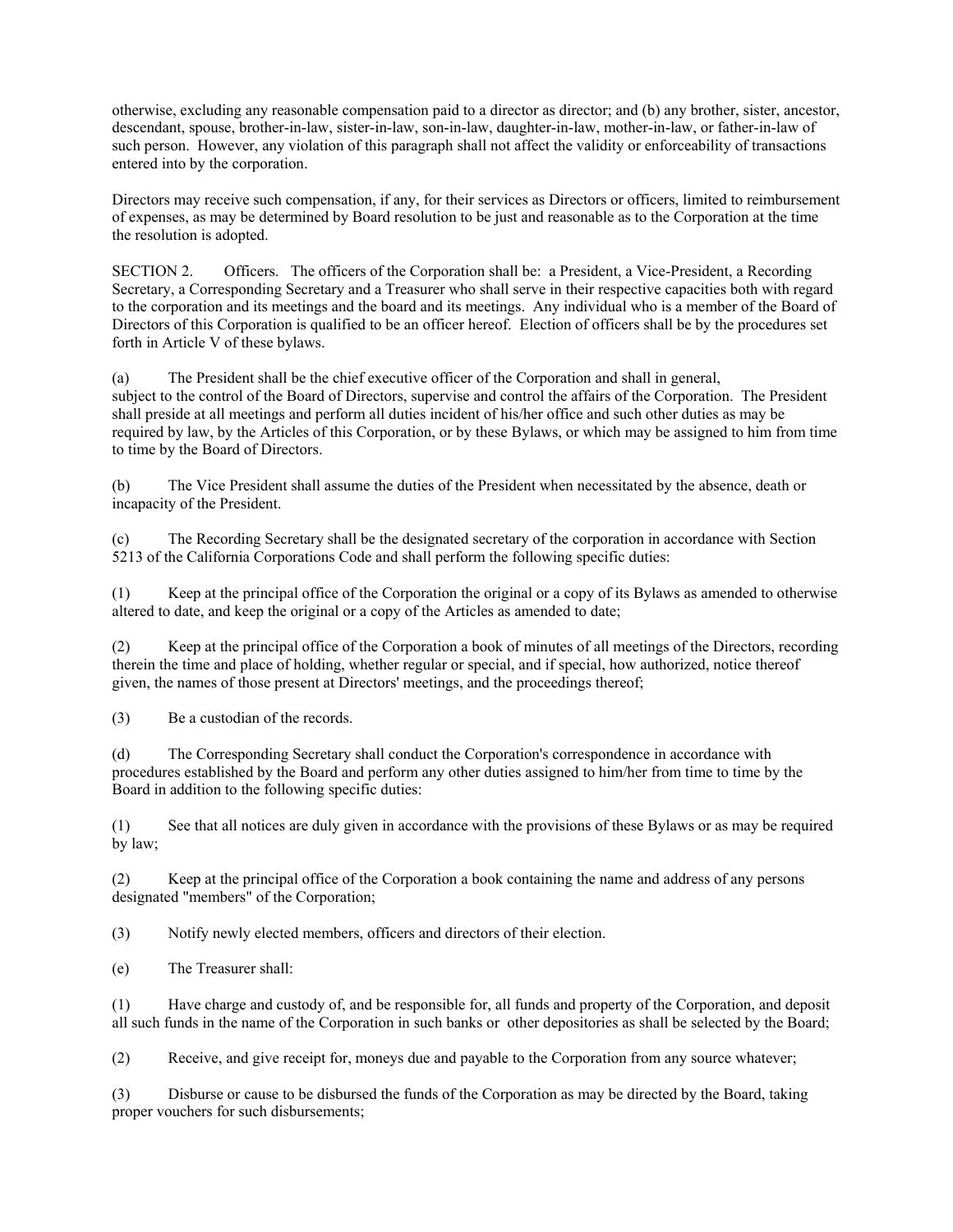(4) Keep and maintain adequate and correct accounts of the Corporation's property and transactions, including accounts of its assets, liabilities, receipts, disbursements, gains and losses and report at each meeting changes thereto since the prior report to a meeting;

(5) Exhibit at all reasonable times to any director, his/her agents or attorney, on written demand therefor, the books of account and financial records of the Corporation;

(6) Render to the President and Directors whenever requested an account of any or all of the transactions as Treasurer and of the financial condition of the Corporation;

(7) Prepare, or cause to be prepared, and certify the financial statements to be included in the annual report and including: a balance sheet as of the end of the fiscal year; an operating (income) statement for the fiscal year; and a statement of changes in financial position for the fiscal year.

(8) Any applicable reports of independent accountants shall accompany the above items, or, if there are not such reports, by the certificate of an authorized officer of the Corporation that they were prepared without audit from the books and records of the Corporation.

(9) In general, perform all duties incident to the office of Treasurer and such other duties as may be required by law, by the Articles of this Corporation, or by these Bylaws, or which may be assigned to him/her from time to time by the Board.

(10) If required by the Board, the treasurer shall give the Corporation a bond in the amount and with the surety or sureties specified by the Board for faithful performance of the duties of his/her office and for restoration of the Corporation of all of its books, papers, vouchers, money and other property of every kind in his/her possession or under his/her control on his/her death, resignation, retirement or removal from office. Payment for such bond shall be borne entirely by the Corporation.

SECTION 3. Vacancies. Any vacancies occurring on the Board or among the offices during the year shall be filled until the next annual election by the majority vote of all the then members of the Board at its first regular meeting following the creation of such vacancy, or at a Special Board Meeting called for that purpose; except that a vacancy in the office of President shall be filled automatically by the Vice-President, and the resulting vacancy in the office of the Vice-President shall be filled by the Board.

A vacancy or vacancies in the Board of Directors shall be deemed to exist on the occurrence of any of the following: (a) the death, resignation or removal of a director; (b) an increase of the authorized number of Directors; (c) the declaration by resolution of the board of a vacancy in the office of a director who has been declared of unsound mind by an order of court, convicted of a felony, or found by final order or judgment of any court to have breached a duty under Article 3 of Chapter 2 of the California Nonprofit Public Benefit Corporation Law; (d) the vote of the members, or if the corporation has fewer than 50 members, the vote of a majority of all members, to remove any director(s).

Removal of a director for any reason other than those stated in this and the previous paragraph shall be governed by the provisions of the California Corporations Code for removal of a director without cause.

Any director may resign, which resignation shall be effective on giving written notice to the president, the Corresponding Secretary, or the Board of Directors, unless the notice specifies a later time for the resignation to become effective. If the resignation of a director is effective at a future time, the Board of Directors may elect a successor to take office when the resignation becomes effective.

A vacancy in the office of President shall be filled automatically by the Vice-President and the resulting vacancy in the office of Vice-President shall be filled by the Board. Cause for removal of an officer shall be defined as an act or acts which are found to be detrimental to the Corporation or the Cavalier King Charles Spaniel breed. Absence of an officer from three or more consecutive board meetings without reasonable cause shall constitute cause for removal from that office as well as from the Board.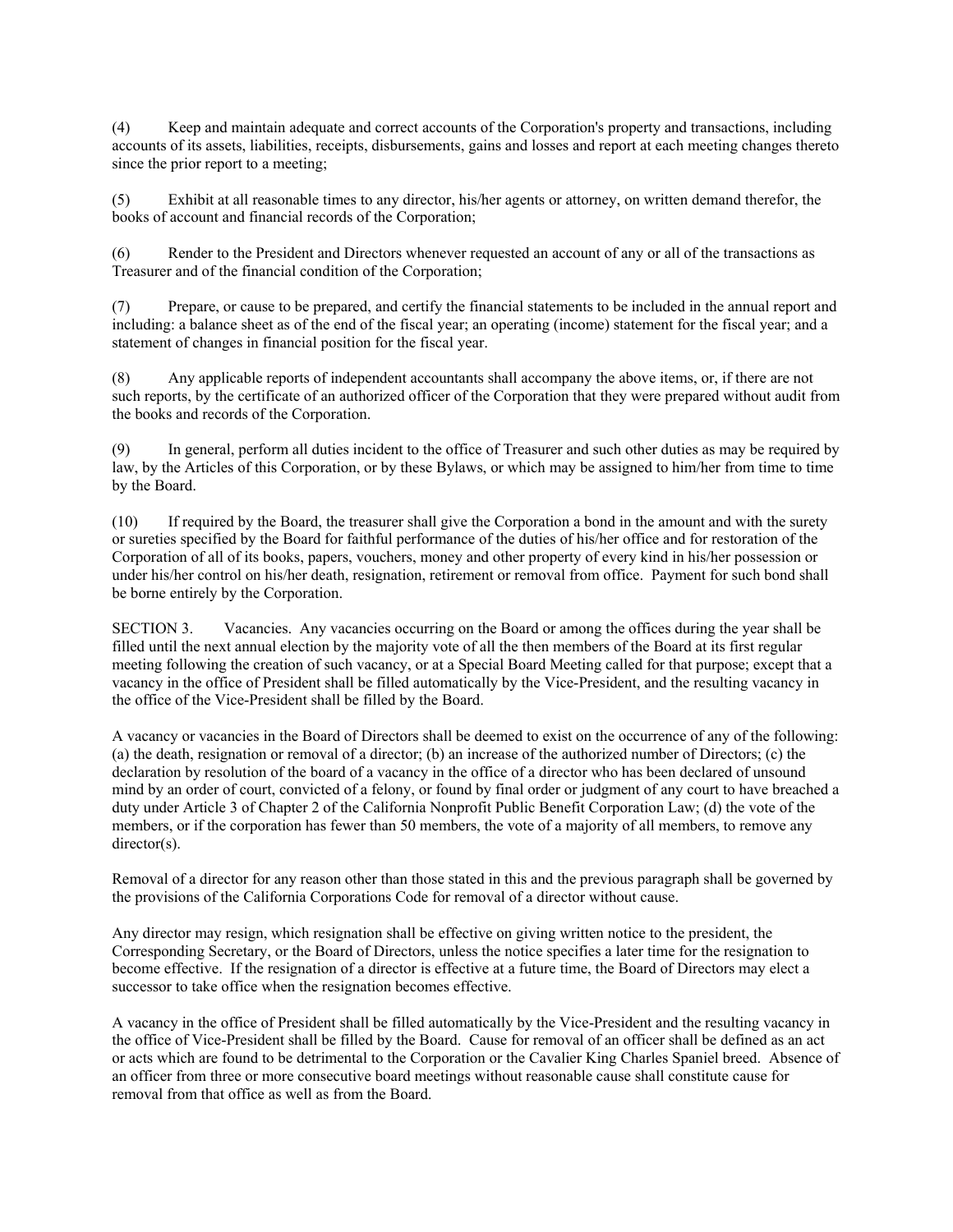## ARTICLE V - THE CORPORATION YEAR, ANNUAL MEETING, ELECTIONS

SECTION 1. Fiscal Year. The Corporation's fiscal year, beginning on the 1st day of January and ending on the last day of December shall be the year for the holding of office.

SECTION 2. Annual Meeting. The Annual meeting is a general meeting which shall be held yearly in November. The officers and those Director positions expiring in that year shall be elected for the ensuing year at this meeting as otherwise provided in these bylaws by secret ballot from among those nominated in accordance with Article V of this Article. They shall take office immediately upon the conclusion of the election and each retiring officer shall turn over to the successor in office all properties and records relating to that office within 30 days after the election.

SECTION 3. Elections. The nominated candidate receiving the greatest number of votes for each office shall be declared elected. The nominated candidates for other positions on the Board who receive the greatest number of votes for such positions shall be declared elected.

 SECTION 4. Nominations. No person may be a candidate in a corporation election who has not been nominated. Candidates in a corporation election must be members in good standing who have attended a minimum of two meetings during the preceding twelve (12) months. During the month of August, the Board shall select a Nominating Committee consisting of three (3) members and two (2) alternates, not more than one of whom may be a member of the Board. The Corresponding Secretary shall immediately notify the committee members and alternates of their selection. The Board shall name a Chairman for the Committee and it shall be such person's duty to call a committee meeting that shall be held on or before the September meeting.

(a) The Committee shall nominate one candidate for each office and Directors' position, and, after securing the consent of each person so nominated, shall immediately report their nominations to the Corresponding Secretary in writing.

(b) Upon receipt of the nominating committee's report, the Corresponding Secretary shall on or before the October meeting notify each member of the corporation in writing of the candidates so nominated and include this information in the agenda for the October membership meeting.

(c) Additional nominations may be made at the October meeting by any member in attendance provided that the person so nominated does not decline when their name is proposed, and provided further that if the proposed candidate is not in attendance at this meeting, the proposer shall present to the Corresponding Secretary a written statement from the proposed candidate signifying willingness to be a candidate. No person may be a candidate for more than one position.

(d) Nominations cannot be made at the Annual Meeting or in any manner other than as provided in this section.

## ARTICLE VI - COMMITTEES

SECTION 1. The Board may each year appoint standing committees to advance the work of the corporation in such matters as specialty shows, obedience trials, trophies, annual prizes, membership and other fields which may well be served by committees. Such committees shall always be subject to the final authority of the Board. Special committees may also be appointed by the Board to aid it on particular projects.

SECTION 2. Any committee appointment may be terminated by a majority vote of the Board upon written notice to the appointee; and the Board may appoint successors to those persons whose services have been terminated.

## ARTICLE VII - DISCIPLINE

SECTION 1. American Kennel Club Suspension.

Any member who is suspended from the privileges of The American Kennel Club automatically shall be suspended from the privileges of this corporation for a like period.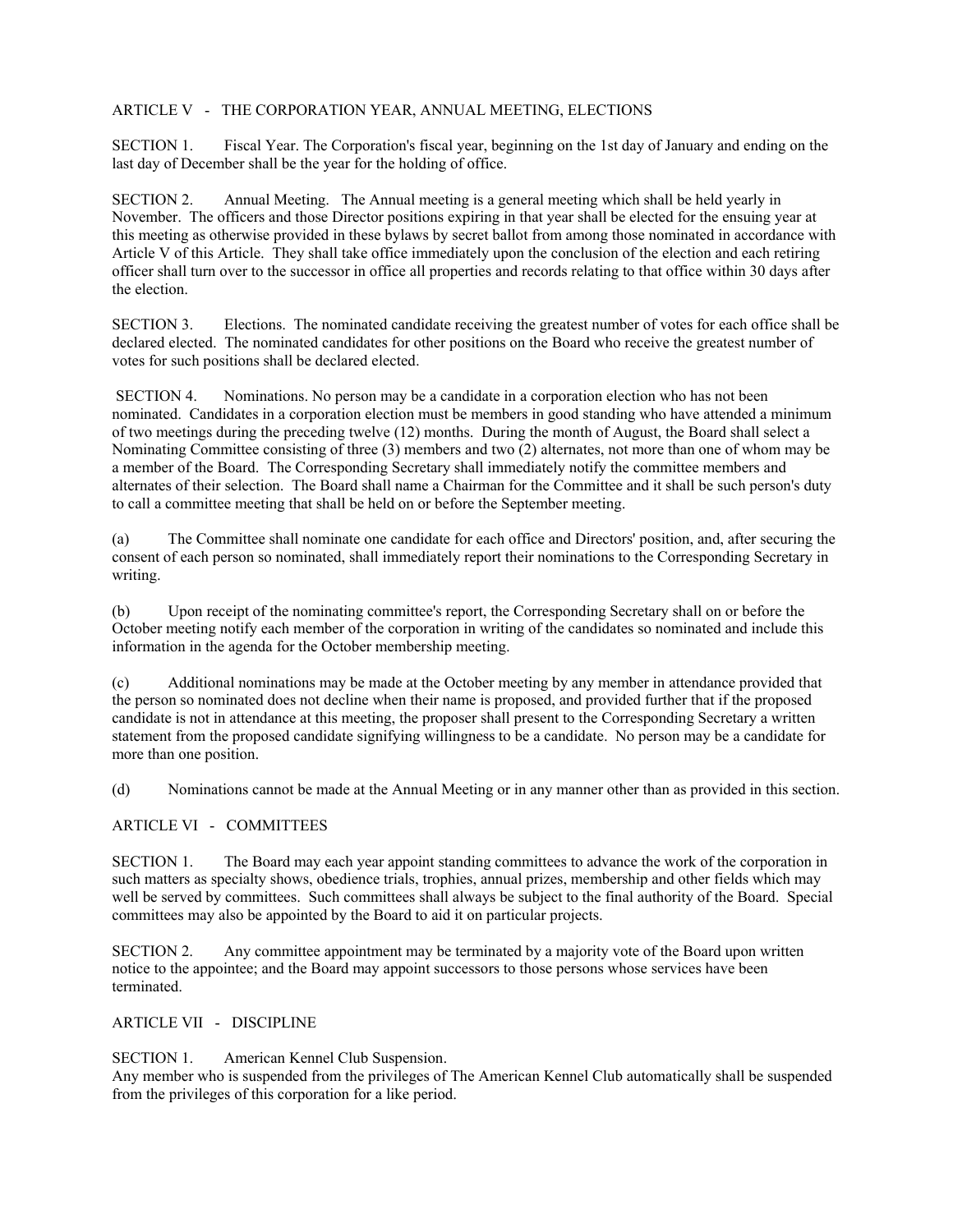SECTION 2. Charges. Any member may prefer charges against a member for alleged misconduct prejudicial to the best interests of the corporation. Written charges with specifications must be filed in duplicate with the Corresponding Secretary together with a deposit of \$100.00 which shall be forfeited if such charges are not sustained by the Board following a hearing. The Corresponding Secretary shall promptly send a copy of the charges to each member of the board or present them at a Board meeting. The board shall first consider whether the allegations in the charges, if proven, would constitute conduct prejudicial to the best interests of the corporation. If the Board considers that the charges do not allege conduct which would be prejudicial to the best interests of the corporation, it may refuse to entertain jurisdiction. If the board entertains jurisdiction over the charges, a hearing shall be convened not less than three (3) weeks nor more than six (6) weeks thereafter. The Corresponding Secretary shall send a notice of the hearing to all parties involved.

If grounds appear to exist for expulsion or suspension of a member under these bylaws, the procedures set forth in this and the following sections shall be followed

The members shall be given 15 days' prior notice of the proposed expulsion or suspension and the reasons for the proposed expulsion or suspension. Any notice given by mail shall be sent by first-class or registered mailed to the member's last address as shown on the corporation's records.

The members shall be given an opportunity to be heard, either orally or in writing, at least five days before the effective date of the proposed expulsion or suspension. The hearing shall be held, or the written statement considered by the board to determine whether the expulsion or suspension should take place.

SECTION 3. Board Hearing. All parties involved shall have the right to counsel. At least five (5) days prior to the hearing, each party involved must provide to the other parties and to the hearing authority copies of any documents that they intend to introduce into evidence at the hearing. At the hearing, each party involved shall have the right to bring witnesses to testify in their behalf, confront and cross-examine adverse witnesses, and present arguments as to why the charges should either be sustained or rejected.

After the completion of the hearing, the elected board shall have the power to determine what disciplinary action, if any, shall be imposed upon any or all the parties involved, subject to the following condition: if the elected board determines that a member should be suspended for more than six (6) months or expelled from the club, such a recommendation must be acted upon by the general membership at a meeting of the club following the Board hearing. In all other circumstances, the decision of the board shall be final.

Suspensions for a period longer than six months or expulsion of a member from the corporation may be accomplished only at a meeting of the club following a board hearing. Such proceedings may occur at a regular or special meeting of the club to be held within sixty  $(60)$  days but not earlier than thirty  $(30)$  days after the date of the board's recommendation. The defendant shall have the privilege of appearing in his or her own behalf. The President shall read the charges and the board's finding and recommendations, and shall invite the defendant, if present to speak in his or her own behalf. The members present shall then vote by secret ballot on the proposed suspension for more than six (6) months or expulsion. A 2/3 vote of those present and voting at the meeting shall be necessary for suspension for more than six (6) months or expulsion.

If any member involved in the charges is either an elected board member or chairperson of a standing committee, that person may not participate in nor vote upon any action involving that charge.

Any action challenging an expulsion, suspension or termination of membership, including a claim alleging defective notice, must be commenced within one year after the date of the expulsion, suspension or termination.

SECTION 4. Expulsion. Expulsion of a member from the corporation may be accomplished only at a meeting of the corporation following a Board hearing and upon the Board's recommendation as provided in Section 3 of this Article. Such proceeding may occur at a regular or special meeting of the corporation to be held within 60 days but not earlier than 30 days after the date of the Board's recommendation of expulsion. The defendant shall have the privilege of appearing in his own behalf, though no evidence shall be taken at this meeting. The President shall read the charges and the Board's finding and recommendation, and shall invite the defendant, if present, to speak in his/her own behalf if he wishes. The members shall then vote by secret ballot on the proposed expulsion. A two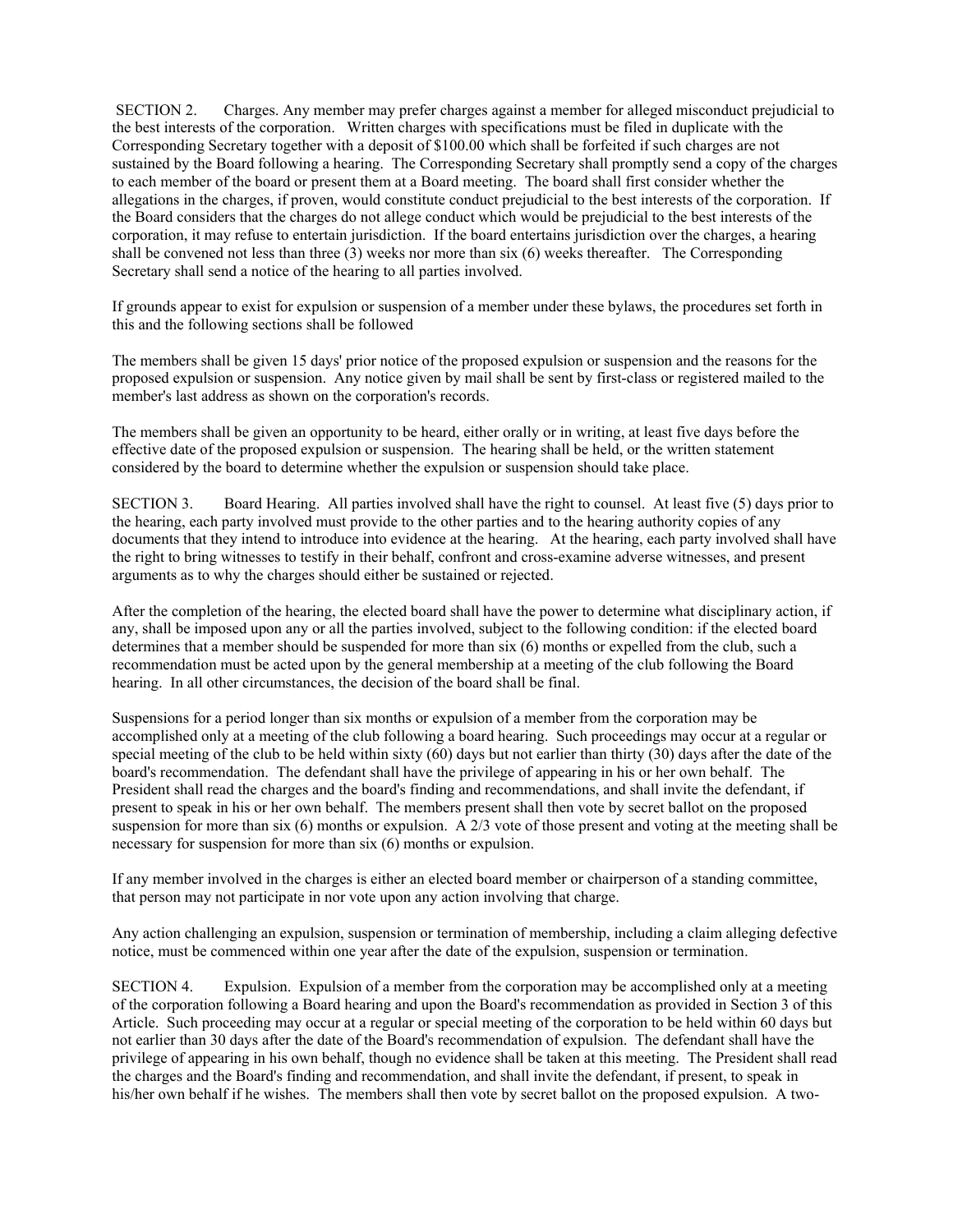thirds vote of those present and voting at the meeting shall be necessary for expulsion. If expulsion is not so voted, the Board's suspension shall stand.

## ARTICLE VIII - AMENDMENTS

These Bylaws may be amended or repealed, or new Bylaws adopted to the extent permitted by the California Nonprofit Public Benefit Corporations Law as follows:

### SECTION 1 PROPOSAL OF AMENDMENTS

Amendments to the bylaws may be proposed by the Board or by written petition addressed to the Recording Secretary signed by twenty (20) percent of the regular voting membership in good standing. Amendments proposed by such petition shall be promptly considered by the Board and must be submitted to the membership with recommendations by the Board by the Recording Secretary for a vote within three (3) months of the date when the petition was received by the Recording Secretary.

### SECTION 2. APPROVAL PROCEDURE

The bylaws may be amended at any time provided a copy of the proposed amendment has been mailed by the Recording Secretary to each member in good standing on the date of mailing. The notice shall specify a date not less than fifteen (15) days after the date of mailing for consideration at a regular meeting or special membership meeting called for this purpose. The favorable vote of two-thirds  $(2/3)$  of the members in good standing attending and voting at the meeting shall be required to effect any such amendment.

### SECTION 3. THE AMERICAN KENNEL CLUB

If at any time, this corporation becomes a member of The American Kennel Club, then no amendment to the Articles of Incorporation or to these bylaws shall become effective until it has been approved by the Board of Directors of the American Kennel Club or any other approval process then required by The American Kennel Club.

## ARTICLE IX - DISSOLUTION

SECTION 1. This corporation may be dissolved by the written consent of not less than two-thirds (2/3) of the members and subject to applicable requirements of the California Corporations Code and these bylaws. In the event of the dissolution of the corporation other than for purposes of reorganization, whether voluntary or involuntary or by operation of law, none of the property of the corporation nor any proceeds thereof nor any assets of the corporation shall be distributed to any members of the corporation; but after payment of the debts of the corporation, its property and assets shall be given to a charitable organization for the benefit of dogs selected by the Board of Directors.

# ARTICLE X - ORDER OF BUSINESS

SECTION 1. The order of business for membership meetings, so far as the character and nature of the meeting may permit, shall be as follows: (1) Roll Call; (2) Minutes of the last meeting; (3) Report of the President; (4) Report of the Recording Secretary; (5) Report of the Corresponding Secretary; (6) Report of the Treasurer; (7) Reports of Committees; (8) Election of Officers and Board (at annual meeting); (9) Election of new members; (10) Unfinished business; (11) New business; (12) Adjournment.

SECTION 2. At meetings of the Board, the order of business, unless otherwise directed by majority vote of those present, shall be as follows: (1) Reading of minutes of last meeting; (2) Report of Recording Secretary; (3) Report of the Corresponding Secretary; (4) Report of Treasurer; (5) Reports of Committees; (6) Unfinished business; (7) New business; and (8) Adjournment.

## ARTICLE XI - PARLIAMENTARY AUTHORITY

SECTION 1. The rules contained in the current edition of Robert's Rules Of Order, newly revised, shall govern the corporation in all cases to which they are applicable and in which they are not inconsistent with these bylaws and any other special rules of order the corporation may adopt.

Article XII. MISCELLANEOUS PROVISIONS